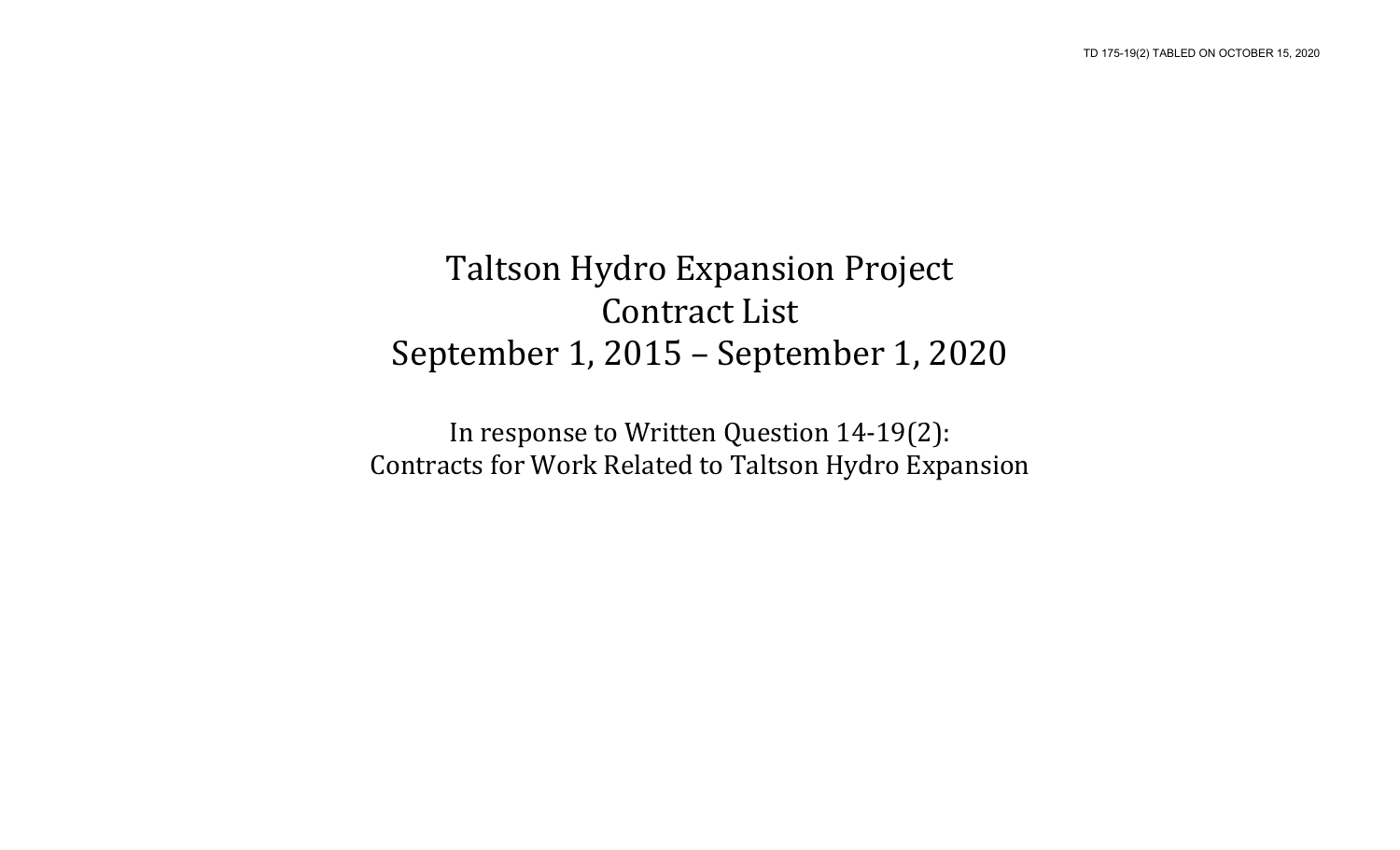| <b>Contractor</b>                             | <b>Purpose/scope of contract</b>                             | Date of<br>contract | Date of<br>completion<br>or<br>anticipated<br>completion | <b>Contractor</b><br>location | <b>Contract</b><br>value | <b>Contracting</b><br>process                 | <b>Financial or</b><br>scope<br>amendment<br>(summary) | <b>Business</b><br><i>Incentive</i><br><b>Policy (BIP)</b><br>status | <b>BIP</b><br>considered<br>in<br>evaluation |
|-----------------------------------------------|--------------------------------------------------------------|---------------------|----------------------------------------------------------|-------------------------------|--------------------------|-----------------------------------------------|--------------------------------------------------------|----------------------------------------------------------------------|----------------------------------------------|
| Arctic Research<br>Foundation                 | High Level Lake Bed<br>Bathymetry                            | August 30,<br>2019  | March 31,<br>2020                                        | Manitoba                      | \$650,000                | Contribution<br>Agreement                     | None                                                   | Not in NWT                                                           | No                                           |
| Arctic Research<br>Foundation                 | Detailed Lake Bed Bathymetry                                 | June 10,<br>2020    | March 31,<br>2021                                        | Manitoba                      | \$2,366,207              | Contribution<br>Agreement                     | None                                                   | Not in NWT                                                           | <b>No</b>                                    |
| <b>Akaitcho Territory</b><br>Government       | <b>Project Partners</b>                                      | March 1,<br>2020    | March 31,<br>2021                                        | <b>NWT</b>                    | \$50,000                 | Contribution<br>Agreement                     | None                                                   | N/A                                                                  | N/A                                          |
| <b>Salt River First</b><br>Nation             | <b>Project Partners</b>                                      | March 1,<br>2020    | March 31,<br>2021                                        | <b>NWT</b>                    | \$50,000                 | Contribution<br>Agreement                     | None                                                   | N/A                                                                  | N/A                                          |
| Northwest<br><b>Territory Metis</b><br>Nation | <b>Project Partners</b>                                      | March 1,<br>2020    | March 31,<br>2021                                        | <b>NWT</b>                    | \$25,000                 | Contribution<br>Agreement                     | None                                                   | N/A                                                                  | N/A                                          |
| <b>Akaitcho Territory</b><br>Government       | <b>Project Partners</b>                                      | March 1,<br>2018    | March 31,<br>2019                                        | <b>NWT</b>                    | \$75,000                 | Contribution<br>Agreement                     | None                                                   | N/A                                                                  | N/A                                          |
| <b>Salt River First</b><br>Nation             | <b>Project Partners</b>                                      | March 1,<br>2018    | March 31,<br>2019                                        | <b>NWT</b>                    | \$75,000                 | Contribution<br>Agreement                     | None                                                   | N/A                                                                  | N/A                                          |
| Northwest<br><b>Territory Metis</b><br>Nation | <b>Project Partners</b>                                      | March 1,<br>2018    | March 31,<br>2019                                        | <b>NWT</b>                    | \$75,000                 | Contribution<br>Agreement                     | None                                                   | N/A                                                                  | N/A                                          |
| Teshmont<br>Consulting                        | Technical, System Stability<br><b>WGSL Transmission Line</b> | June 5, 2020        | March 31,<br>2021                                        | Manitoba                      | \$23,880                 | Contract for<br>services<br>under<br>\$25,000 | None                                                   | Not in NWT                                                           | No                                           |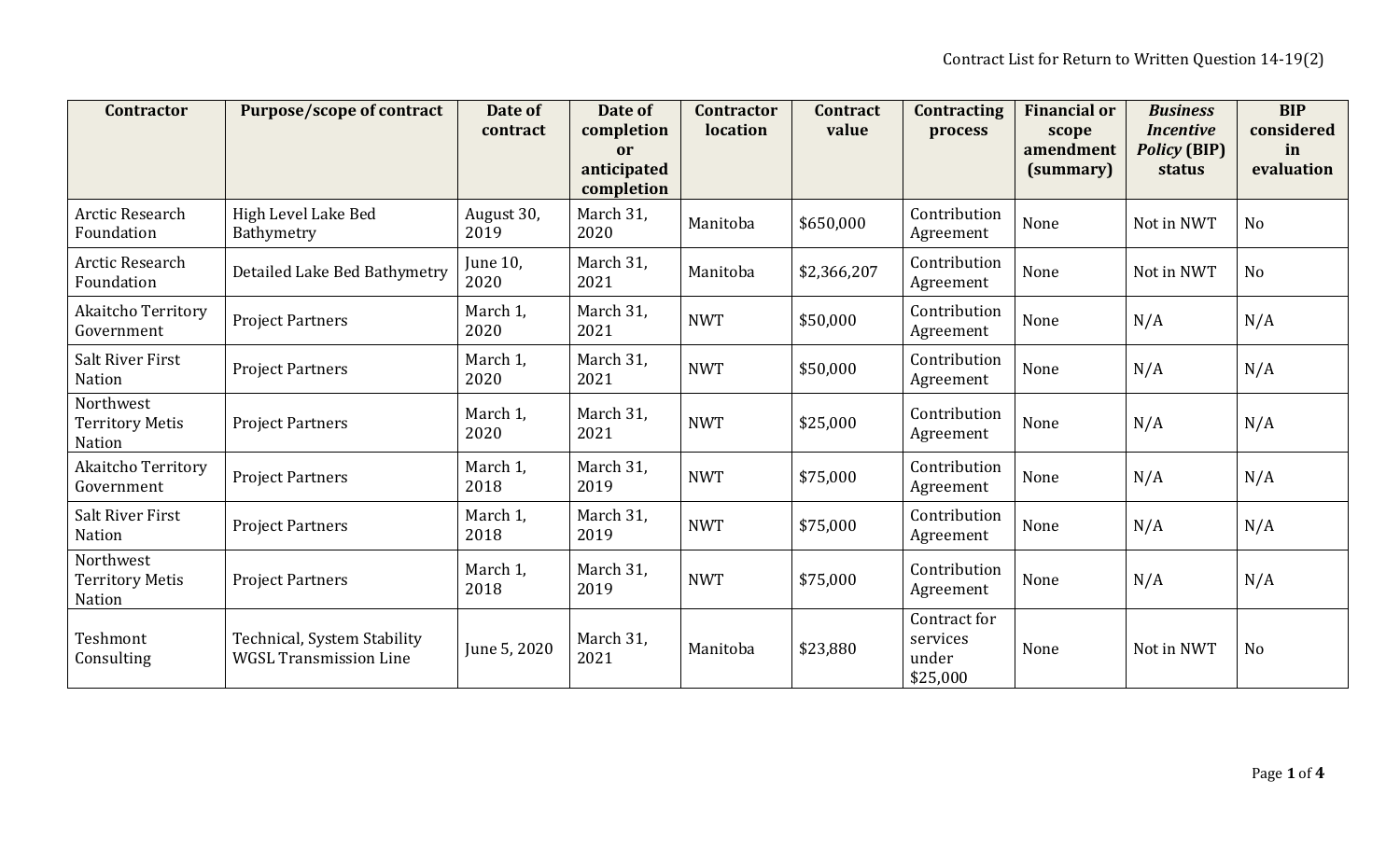| <b>Contractor</b>          | <b>Purpose/scope of contract</b>                                                                                       | Date of<br>contract  | Date of<br>completion<br>or | <b>Contractor</b><br>location | <b>Contract</b><br>value | <b>Contracting</b><br>process                                         | <b>Financial or</b><br>scope<br>amendment | <b>Business</b><br><b>Incentive</b><br><b>Policy (BIP)</b> | <b>BIP</b><br>considered<br>in |
|----------------------------|------------------------------------------------------------------------------------------------------------------------|----------------------|-----------------------------|-------------------------------|--------------------------|-----------------------------------------------------------------------|-------------------------------------------|------------------------------------------------------------|--------------------------------|
|                            |                                                                                                                        |                      | anticipated<br>completion   |                               |                          |                                                                       | (summary)                                 | status                                                     | evaluation                     |
| Hatch                      | <b>Taltson Hydro Planning</b><br>Studies, WGSL Route                                                                   | 2 March,<br>2020     | 31 March,<br>2021           | Manitoba                      | \$123,212                | Short form<br><b>RFP Supply</b><br>Services<br>Arrangement<br>holders | None                                      | Not in NWT                                                 | Yes                            |
| Ian Murray & Co            | Economic analysis of electrical<br>consumption and<br>requirements at current and<br>potential mineral<br>developments | March 24,<br>2020    | March 31,<br>2021           | Alberta                       | \$24,825                 | Contract for<br>services<br>under<br>\$25,000                         | None                                      | Not in NWT                                                 | N <sub>o</sub>                 |
| <b>Richard Bargery</b>     | Advisory Services, Project<br>Partnerships                                                                             | April 2020           | March 31,<br>2021           | <b>British</b><br>Columbia    | \$100,000                | Sole Source                                                           | None                                      | Not in NWT                                                 | N <sub>o</sub>                 |
| <b>Richard Bargery</b>     | Advisory Services, Project<br>Partnerships                                                                             | <b>June 2019</b>     | March 31,<br>2020           | <b>British</b><br>Columbia    | \$100,000                | Sole Source                                                           | None                                      | Not in NWT                                                 | N <sub>o</sub>                 |
| <b>Solstice Consulting</b> | <b>Hydro Engineering Support</b>                                                                                       | November<br>2019     | March 31,<br>2021           | <b>British</b><br>Columbia    | \$99,500                 | Sole Source                                                           | None                                      | Not in NWT                                                 | N <sub>o</sub>                 |
| Associated<br>Engineering  | Nonacho Access Feasibility<br>and field study                                                                          | October 9,<br>2019   | March 31,<br>2020           | Alberta                       | \$139,547                | Short form<br><b>RFP Supply</b><br>Services<br>Arrangement<br>holders | \$45,000                                  | Not in NWT                                                 | Yes                            |
| Palmer                     | <b>Geomorphological Mapping</b><br>for Taltson                                                                         | February 11,<br>2020 | March 31,<br>2020           | <b>British</b><br>Columbia    | \$23,710                 | Contract for<br>services<br>under<br>\$25,000                         | None                                      | Not in NWT                                                 | N <sub>o</sub>                 |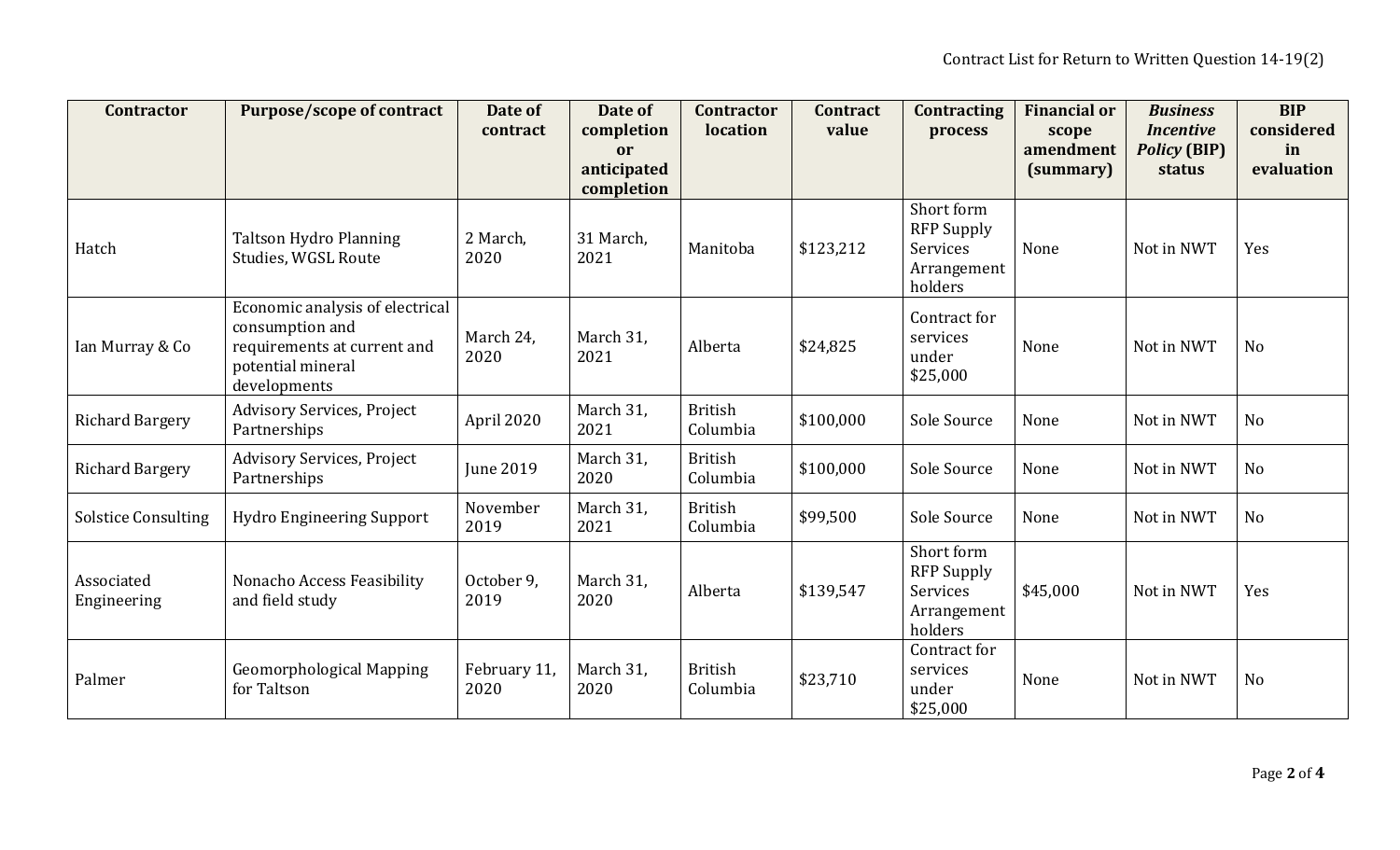| <b>Contractor</b>          | <b>Purpose/scope of contract</b>                                                                                              | Date of<br>contract  | Date of<br>completion<br>or<br>anticipated | <b>Contractor</b><br>location | <b>Contract</b><br>value | <b>Contracting</b><br>process                           | <b>Financial or</b><br>scope<br>amendment<br>(summary) | <b>Business</b><br><b>Incentive</b><br><b>Policy (BIP)</b><br>status | <b>BIP</b><br>considered<br>in<br>evaluation |
|----------------------------|-------------------------------------------------------------------------------------------------------------------------------|----------------------|--------------------------------------------|-------------------------------|--------------------------|---------------------------------------------------------|--------------------------------------------------------|----------------------------------------------------------------------|----------------------------------------------|
|                            |                                                                                                                               |                      | completion                                 |                               |                          |                                                         |                                                        |                                                                      |                                              |
| McElhanney                 | Taltson LiDAR datafor<br>Nonacho                                                                                              | 1 November,<br>2019  | March 31,<br>2020                          | <b>British</b><br>Columbia    | \$45,000                 | Sole Source                                             | None                                                   | Not in NWT                                                           | No                                           |
| <b>Solstice Consulting</b> | <b>Hydro Engineering Support</b>                                                                                              | January 8,<br>2019   | March 31,<br>2019                          | <b>British</b><br>Columbia    | \$3,250                  | Contract for<br>services<br>under<br>\$10,000           | None                                                   | Not in NWT                                                           | <b>No</b>                                    |
| Ernst & Young<br>Orenda    | Financial analysis to<br>determine project feasibility                                                                        | August 1,<br>2019    | March 31,<br>2021                          | Ontario                       | \$585,000 /<br>\$55,000  | Standing<br><b>Offer</b><br>Agreement<br>Release        | \$165,000                                              | Not In NWT                                                           | Yes                                          |
| Ernst & Young<br>Orenda    | Financial analysis to<br>determine project feasibility                                                                        | February 8,<br>2019  | March 31,<br>2019                          | Ontario                       | \$55,000                 | <b>Standing</b><br><b>Offer</b><br>Agreement<br>Release | None                                                   | Not In NWT                                                           | Yes                                          |
| <b>Torys LLP</b>           | Provision of legal assistance<br>drafting a framework for<br>Taltson project                                                  | March 1,<br>2019     | March 31,<br>2019                          | Ontario                       | \$50,000                 | Standing<br>Offer<br>Agreement<br>Release               | None                                                   | Not In NWT                                                           | Yes                                          |
| <b>NTPC</b>                | Preliminary analysis of<br>Nonacho access road<br>(coordinated with NTPC's<br>study of Taltson access for<br>work at Taltson) | 24 January,<br>2019  | March 31,<br>2019                          | <b>NWT</b>                    | \$74,000                 | Contribution<br>Agreement                               | 24,000                                                 | None                                                                 | N/A                                          |
| Teshmont<br>Consulting     | Concept Study of<br>HVDC/Submarine cable                                                                                      | September<br>14,2018 | March 31,<br>2019                          | Manitoba                      | \$167,429                | <b>Public RFP</b>                                       | None                                                   | Not in NWT                                                           | Yes                                          |